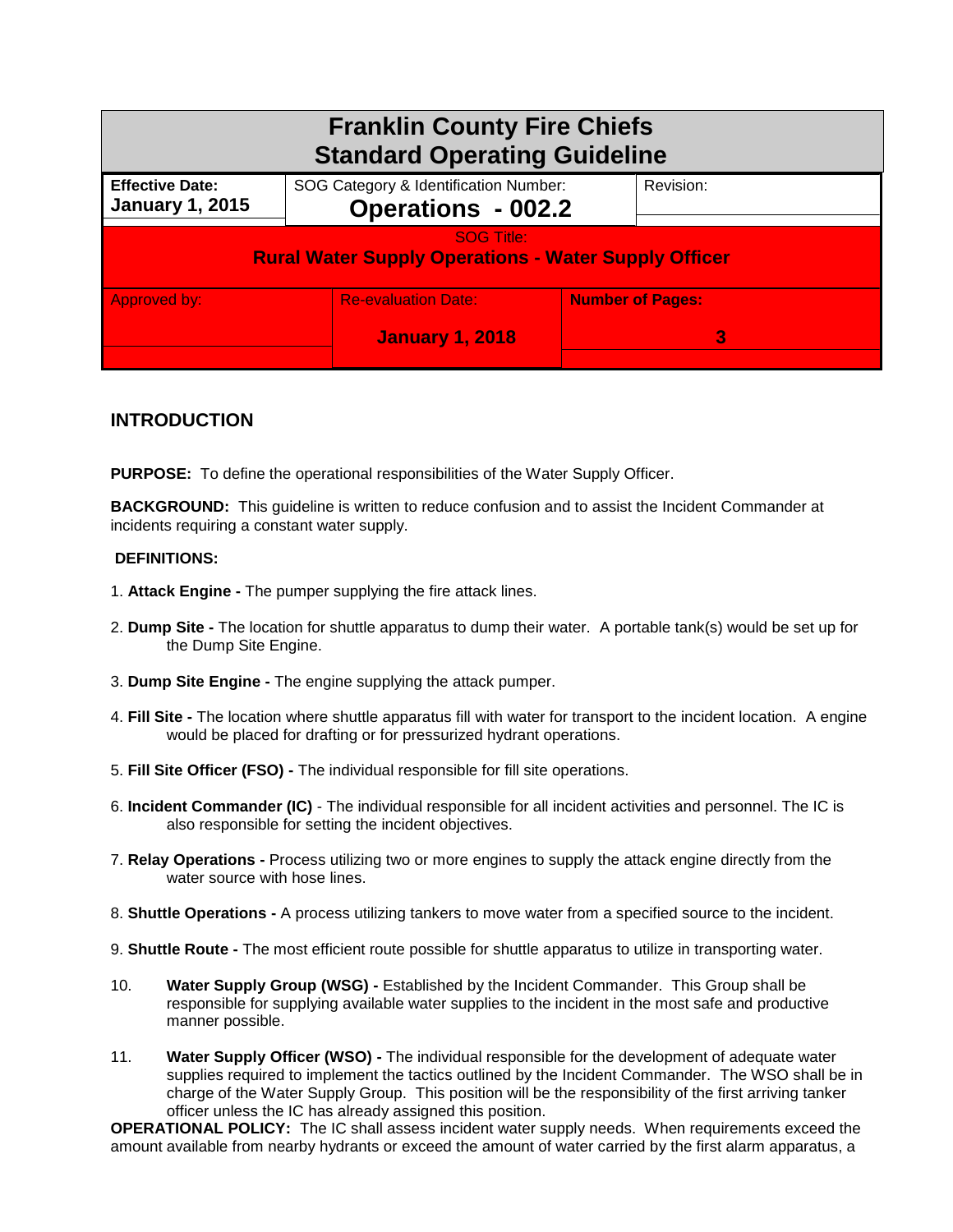Water Supply Group and Water Supply Officer shall be designated as soon as practical. In non-hydrant areas, the First-arriving tanker officer shall be utilized for this position or upon the arrival shall assume command of this section. All units in the Water Supply Group will be under the command of the WSO.

## **Responsibilities:**

**IC -** Appoint a Water Supply Officer where water supply needs may exceed the amount of water readily available. Estimate the required fire flow and the duration needed for successful incident mitigation.

**WSO** - Command and control all units assigned to WSG. Develop a water supply system that can provide the minimum amount of water needed for effective fire flow.

## **Duties of the WSO**

- 1. Provide adequate water to the incident location as determined by incident command.
- 2. Establish and coordinate the fill site, dump site, shuttle route and/or relay operations in either hydrant or non-hydrant areas.
- 3. Coordinate mutual-aid apparatus and equipment assigned to the group.
- 4. Obtain a separate radio channel for the WSG through incident command.
- 5. The WSO may establish additional Fill Site and Dump Site sub-groups as needed.
- 6. Keep a written record of assignments for WSG tactical units.
- 7. All WSO communications with the IC will be on the command channel.
- 8. Keep Command appraised of the amount of water available upon request.
- 9. Notify Command when the amount of water is inadequate for completion of tactical objectives and recommend the need for additional apparatus or specialized equipment (i.e. Large diameter hose, portable pumps, portable tanks, high GPM capacity engines, etc.) to maintain the incident required fire flow..
- 10. Upon request provide an estimated time to set-up pump relay or water shuttle operations.
- 11. Coordinate traffic control with law enforcement as required for shuttle or relay operations.
- 12. Maintain responsibility for the Water Supply Group until relieved by incident command.
- 13. All requests for additional resources shall be initiated through incident command.
- 14. The WSO should be located at the dump site or next to the Command Post for hydrant operations.

On incidents when it apparent that water requirements may exceed the amount carried by the first arriving units, the first in officer-in-charge shall initiate and be aware of the following:

1. Upon arrival, establish command and assume the role of IC.

- 2. After establishing command, appoint the WSO.
- 3. Incident command shall designate the fill site as well as establishing the WSO and shall notify the WSO of the same. The Incident Commander may delegate the designation of the fill site to the WSO.